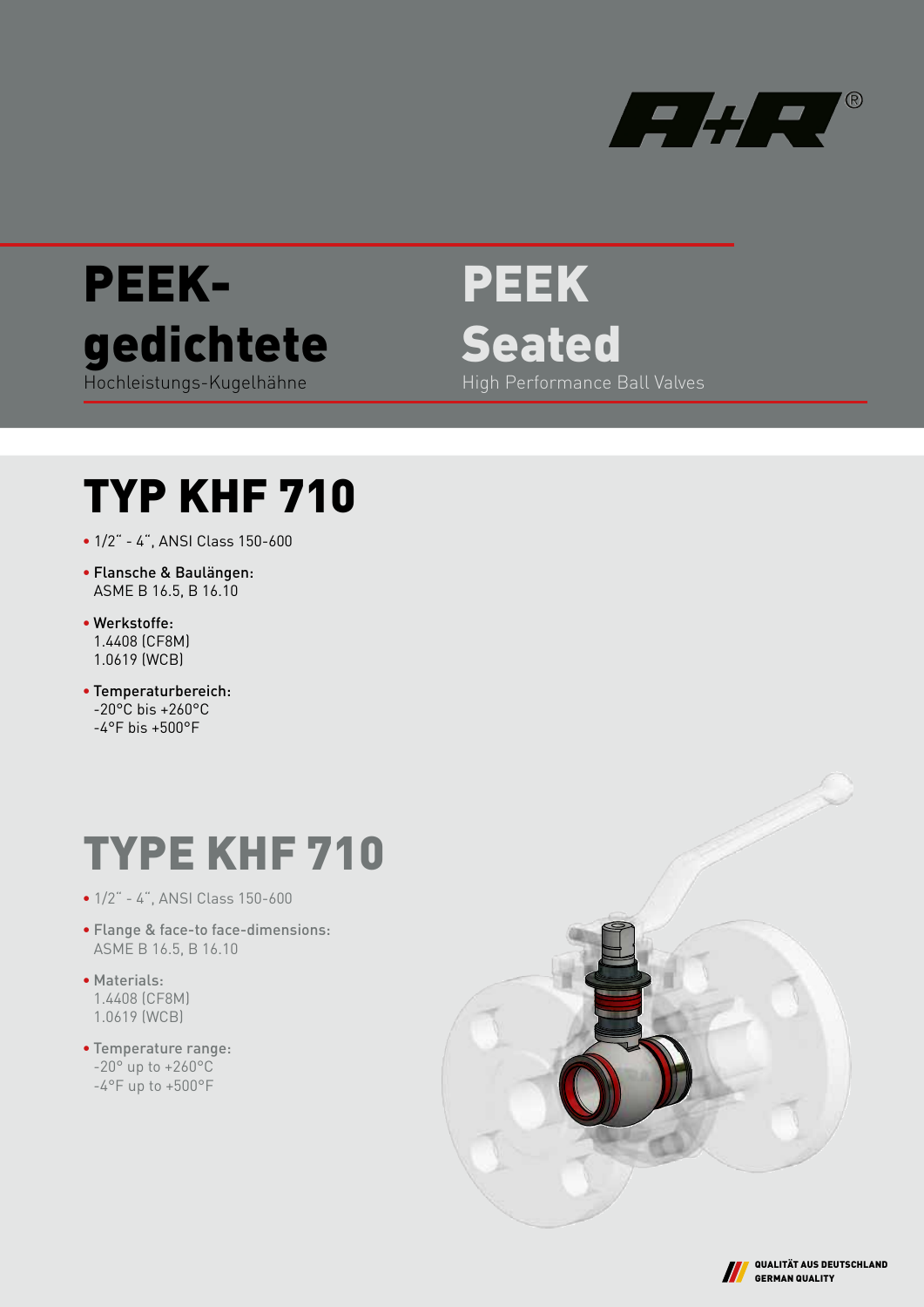# **TYP KHF 710 PEEK**

# TYPE KHF 710 PEEK Dimensional Drawing

Maßzeichnung

Standard Dichtleiste: raised face (andere auf Anfrage)

flange connection according to ASME B16.5 flange facing: standard raised face (others on request)





| <b>NPS</b>   |                         | Lw                |             |                              |                                           |      | 11               |            | н          |      | h1             |                      | h2         |      |            | Ød   |            | <b>SW</b> |                                      | Ød3   |              | H <sub>5</sub>    | R                                  | <b>Weight Kg</b> |      |      | <b>ISO 5211</b>   |
|--------------|-------------------------|-------------------|-------------|------------------------------|-------------------------------------------|------|------------------|------------|------------|------|----------------|----------------------|------------|------|------------|------|------------|-----------|--------------------------------------|-------|--------------|-------------------|------------------------------------|------------------|------|------|-------------------|
| <b>Class</b> |                         | 150<br>300<br>600 | 150         | 300                          | 600                                       | 150  | 300              | 600        | 150<br>300 | 600  | 150<br>300     | 600                  | 150<br>300 | 600  | 150<br>300 | 600  | 150<br>300 | 600       | 150                                  | 300   | 600          | 150<br>300<br>600 | 150<br>300<br>600                  | 150              | 300  | 600  | 150<br>300<br>600 |
| 1/2"         | mm                      |                   |             | 16.0   108.0   139.7   165.1 |                                           | 47.0 | 47.0             | 58.0       | 17.0       | 17.0 | 63.0           | 63.0                 | 10.0       | 10.0 | 16.0       | 16.0 | 12.4       | 12.4      | 90.0                                 | 90.0  | 91.0         | 133.0             | 160.0                              | 3.0              | 3.7  |      | F05               |
|              | In                      |                   |             | $0,63$ 4.25 5.50             | 6,50                                      | 1,85 | 1,85             | 2,28       | 0.67       | 0.67 | 2,48           | 2,48                 | 0,39       | 0,39 | 0.63       | 0,63 | 0.49       | 0.49      | 3,54                                 | 3.54  | 3,58         | 5.24              | 6,30                               |                  |      |      |                   |
| 3/4"         | mm                      |                   |             |                              | 19.0 117.3 152.4 190.5                    | 48,0 | 48,0             | 58,0       | 17,0       | 17,0 | 63,0           | 63,0                 | 10,0       | 10,0 | 16,0       | 16,0 | 12.4       | 12.4      | 90,0                                 | 90,0  | 91,0         | 133.0             | 160.0                              | 3.3              | 4.7  | 5.4  | F05               |
|              | $\mathsf{I}$            | 0.75              | 4.62        | 6,00                         | 7,50                                      | 1.89 | 1.89             | 2,28       | 0,67       | 0.67 | 2,48           | 2,48                 | 0,39       | 0,39 | 0.63       | 0.63 | 0.49       | 0.49      | 3,54                                 | 3,54  | 3.58         | 5.24              | 6.30                               |                  |      |      |                   |
| 1"           | mm                      |                   |             | 25.0 127.0 165.1 215.9       |                                           | 48,0 | 63,0             | 78,0       | 17,0       | 17,0 | 63,0           | 63,0                 | 10,0       | 10,0 | 16,0       | 16,0 | 12.4       | 12.4      | 90,0                                 |       | $90,0$ 105,0 | 133,0             | 160.0                              | 3.7              | 5.3  | 7.1  | F <sub>05</sub>   |
|              | In                      | 0.98              | 5,00        | 6,50                         | 8.50                                      | 1,89 | 2.48             | 3,07       | 0.67       | 0.67 | 2,48           | 2.48                 | 0,39       | 0.39 | 0.63       | 0.63 | 0.49       | 0.49      | 3.54                                 | 3.54  | 4.13         | 5.24              | 6,30                               |                  |      |      |                   |
|              | mm                      |                   |             |                              | 38.1   165.1   190.5   241.3              | 67.5 | 67.5             | 102,5      | 29.0       | 29,0 | 80.0           | 80.0                 | 14.0       | 14,0 | 20.0       | 20,0 | 14,0       | 14,0      | 120.0                                | 120.0 | 130,0        | 158.0             | 215.0                              | 7.4              | 10.6 | 13.5 | F07               |
| 11/2"        | $\mathsf{I}$            | 1.50              | 6.50        | 7.50                         | 9.50                                      | 2,66 | 2,66             | 4.04       | 1.14       | 1,14 | 3,15           | 3,15                 | 0,55       | 0,55 | 0,79       | 0.79 | 0,55       | 0.55      | 4.72                                 | 4.72  | 5.12         | 6.22              | 8.46                               |                  |      |      |                   |
| 2"           | mm                      |                   |             | 50.0 177.8 215.9 292.1       |                                           | 70,0 | 77.5             | 112,5      | 33,0       | 33,0 | 93,0           | 93,0                 | 18,0       | 18,0 | 20,0       | 20,0 | 14,0       | 14.0      | 152,0                                |       |              | 155,0 160,0 171,0 | 215.0                              | 12.1             | 15.4 | 19.8 | F07               |
|              | in.                     | 1,97              | 7,00        |                              | 8,50 11,50                                | 2,76 | 3.05             | 4.43       | 1,30       | 1.30 | 3,66           | 3.66                 | 0.71       | 0.71 | 0.79       | 0.79 | 0.55       | 0.55      | 5.98                                 | 6,10  | 6.30         | 6.73              | 8.46                               |                  |      |      |                   |
|              | mm                      |                   |             |                              | 64.0   190.5   241.3   330.2              | 80.0 |                  | 80,0 102,5 | 35,0       |      | $35,0$   115,0 | 115,0                | 18,0       | 18,0 | 20,0       | 20,0 | 14,0       |           | 14.0   190.0   190.0   190.0   195.0 |       |              |                   | 215.0                              | 19.5             | 23.0 | 29.7 | F10               |
| 21/2"        | $\mathsf{I} \mathsf{D}$ |                   | $2.52$ 7.50 |                              | 9.50 13.00                                | 3.15 | 3.15             | 4.04       | 1,38       | 1,38 | 4,53           | 4,53                 | 0,71       | 0.71 | 0.79       | 0.79 | 0,55       | 0.55      | 7.48                                 | 7.48  | 7.48         | 7.68              | 8.46                               |                  |      |      |                   |
|              | mm                      |                   |             | 76.1   203.2   282.5   355.6 |                                           |      | 82.5 102.5       | 142,5      | 37.0       | 37,0 | 124,5 124,5    |                      | 20,0       | 20,0 | 25,0       | 25,0 | 19.3       |           | 19,3 202,0 202,0 215,0 211,0         |       |              |                   | 300.0                              | 24.5             | 32.4 | 41.7 | F10               |
| 3"           | in.                     | 3.00              |             | 8.00 11.12 14.00             |                                           | 3,25 | 4.04             | 5.61       | 1.46       | 1.46 | 4,90           | 4.90                 | 0.79       | 0.79 | 0.98       | 0,98 | 0.76       | 0.76      | 7.95                                 | 7.95  | 8.46         |                   | 8.31 11.81                         |                  |      |      |                   |
|              | mm                      |                   |             |                              | 100,0 228,6 304,8 431,8                   |      | 94.5 117.5 162.5 |            | 37,0       |      |                | 37,0   141,0   141,0 | 20,0       | 20,0 | 25,0       | 25,0 | 19.3       |           |                                      |       |              |                   | 19,3 235,0 238,0 253,0 228,0 300,0 | 36.1             | 48.7 | 75.5 | F10               |
| $L^{\ast}$   | ın                      |                   |             |                              | 3,94 9,00 12,00 17,00 3,72 4,63 6,40 1,46 |      |                  |            |            | 1,46 | 5,55           | 5,55                 | 0.79       | 0.79 | 0,98       | 0.98 | 0,76       | 0,76      | 9.25                                 | 9.37  | 9.96         |                   | 8,98 11,81                         |                  |      |      |                   |



| IS <sub>0</sub><br>5211 | Øk2  | d6            |      | thread Ød5 (f8) Ø/ d4 |              |
|-------------------------|------|---------------|------|-----------------------|--------------|
| F 05                    | 50.0 | $4 \times M6$ | 8.0  | 35.0                  | $\square$ 48 |
| F 07                    | 70.0 | $4 \times M8$ | 12.0 | 55.0                  | <b>NA8</b>   |
| F 10                    |      | 102.0 4 x M10 | 15.0 | 70.0                  | □96          |
|                         |      |               |      |                       |              |

### **MAßTABELLE** TYP KHF 710 **MEASURING GUIDE** TYPE KHF 710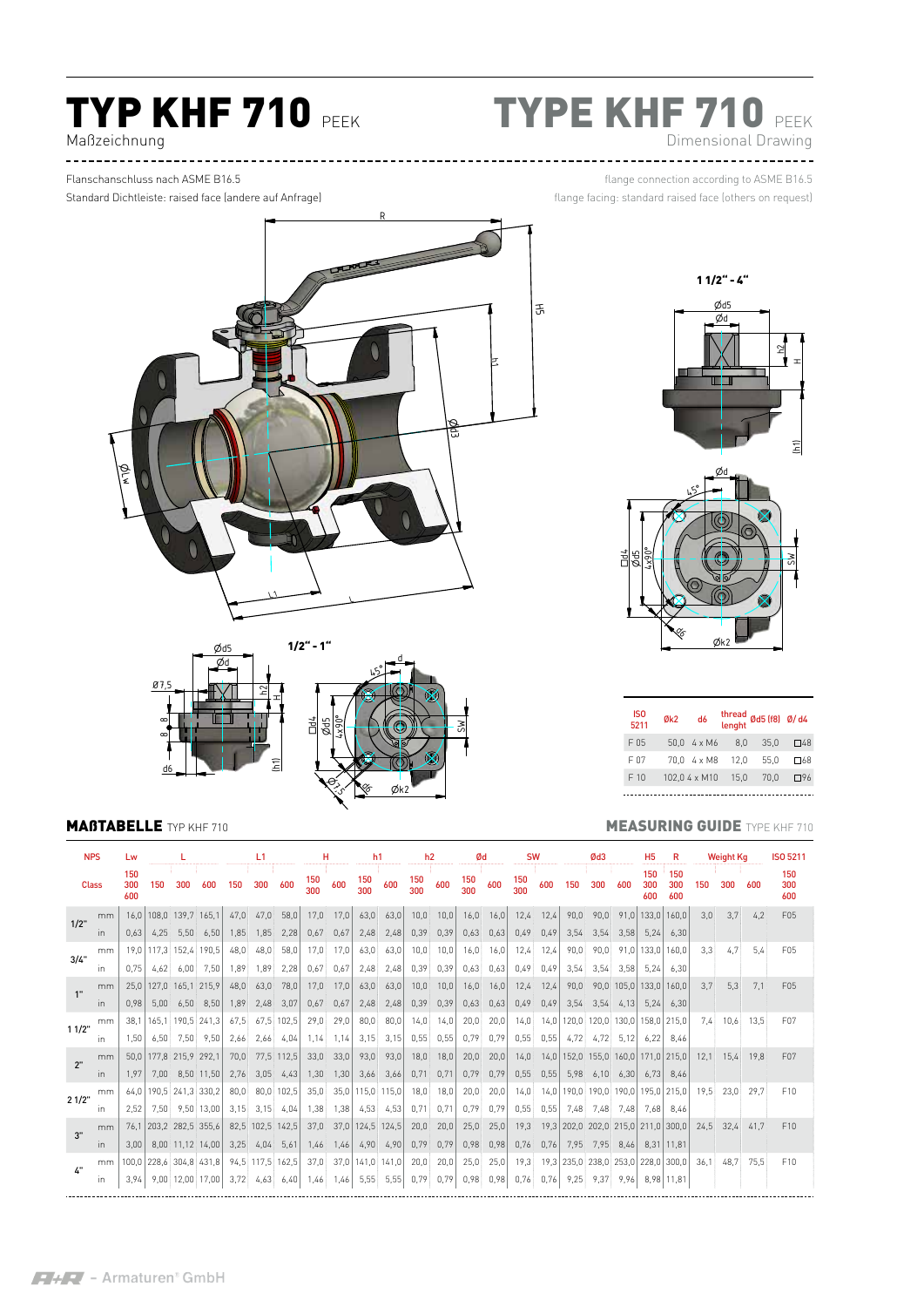

TYPE KHF 710 PEEK Exploded View



### STÜCKLISTE TYP KHF 710 **BILL OF MATERIALS** TYPE KHF 710

| Positions Nr. / Item No. | <b>Beschreibung</b>           | Item                     | Edelstahl Ausführung (EPE)<br>stainless steel version | <b>Stahl Ausführung (SPE)</b><br>carbon steel version |
|--------------------------|-------------------------------|--------------------------|-------------------------------------------------------|-------------------------------------------------------|
| $\mathbf{1}$             | Gehäuse                       | Body                     | 1.4408/ CF8M                                          | 1.0619/WCB                                            |
| $\overline{2}$           | Seitenteil                    | Side cap                 | 1.4408/ CF8M                                          | 1.0619/WCB                                            |
| 10                       | Kugel                         | Ball                     | 1.4408/ CF8M                                          | 1.4308/CF8                                            |
| 11                       | Schaltwelle                   | Stem                     | 1.4462/318 LN                                         | 1.4462/318 LN                                         |
| 12                       | Dichtring <sup>1</sup>        | Stem seal <sup>1</sup>   | Graphite                                              | Graphite                                              |
| 14                       | Sicherungsring                | Safety ring              | 1.4310/301                                            | 1.4310/301                                            |
| 16                       | Gleitring <sup>1</sup>        | Thrust ring <sup>1</sup> | Graphite                                              | Graphite                                              |
| 17                       | Druckring                     | Ring                     | 1.4404/316L                                           | 1.4404/316L                                           |
| 17.1                     | Druckring                     | Ring                     | 1.4404/316L                                           | 1.4404/316L                                           |
| 18                       | Tellerfeder                   | Cup spring               | 1.4310/301/1.4568                                     | 1.4310/301/1.4568                                     |
| 19                       | Deckel                        | Cover                    | 1.4408/ CF8M                                          | 1.4408/ CF8M                                          |
| 20                       | Zylinderschraube              | Hex.-socket screw        | A2-70/304                                             | A2-70/304                                             |
| 21                       | Lagerbuchse                   | Bearing bush             | PEEK                                                  | PEEK                                                  |
| 22                       | Anschlagscheibe               | Stop disc                | 1.4301/304                                            | 1.4301/304                                            |
| 23                       | Anschlag                      | Limit stop               | 1.4301/304                                            | 1.4301/304                                            |
| 39                       | Kugeldichtring <sup>1</sup>   | Ball seat <sup>1</sup>   | PEEK                                                  | PEEK                                                  |
| 41                       | Dichtring <sup>1</sup>        | Seat ring <sup>1</sup>   | Graphite                                              | Graphite                                              |
| 42                       | Druckring                     | Ring                     | 1.4404/316L                                           | 1.4404/316L                                           |
| 43                       | Tellerfeder                   | Cup spring               | Inconel                                               | Inconel                                               |
| 45                       | Gehäusedichtring <sup>1</sup> | Body gasket <sup>1</sup> | Graphite                                              | Graphite                                              |
| 46                       | Sechskantschraube             | Hex. bolt                | A4-70/316                                             | A2-70/304                                             |
| 50                       | Handhebel                     | Handle                   | 1.4308/ CF8                                           | 1.4308/CF8                                            |
| 54                       | Sechskantschraube             | Hex. bolt                | steel galvanized                                      | steel galvanized                                      |
| 55                       | Sechskantmutter               | Nut                      | steel galvanized                                      | steel galvanized                                      |

**Empfohlene Ersatzteile / recommended spare parts**